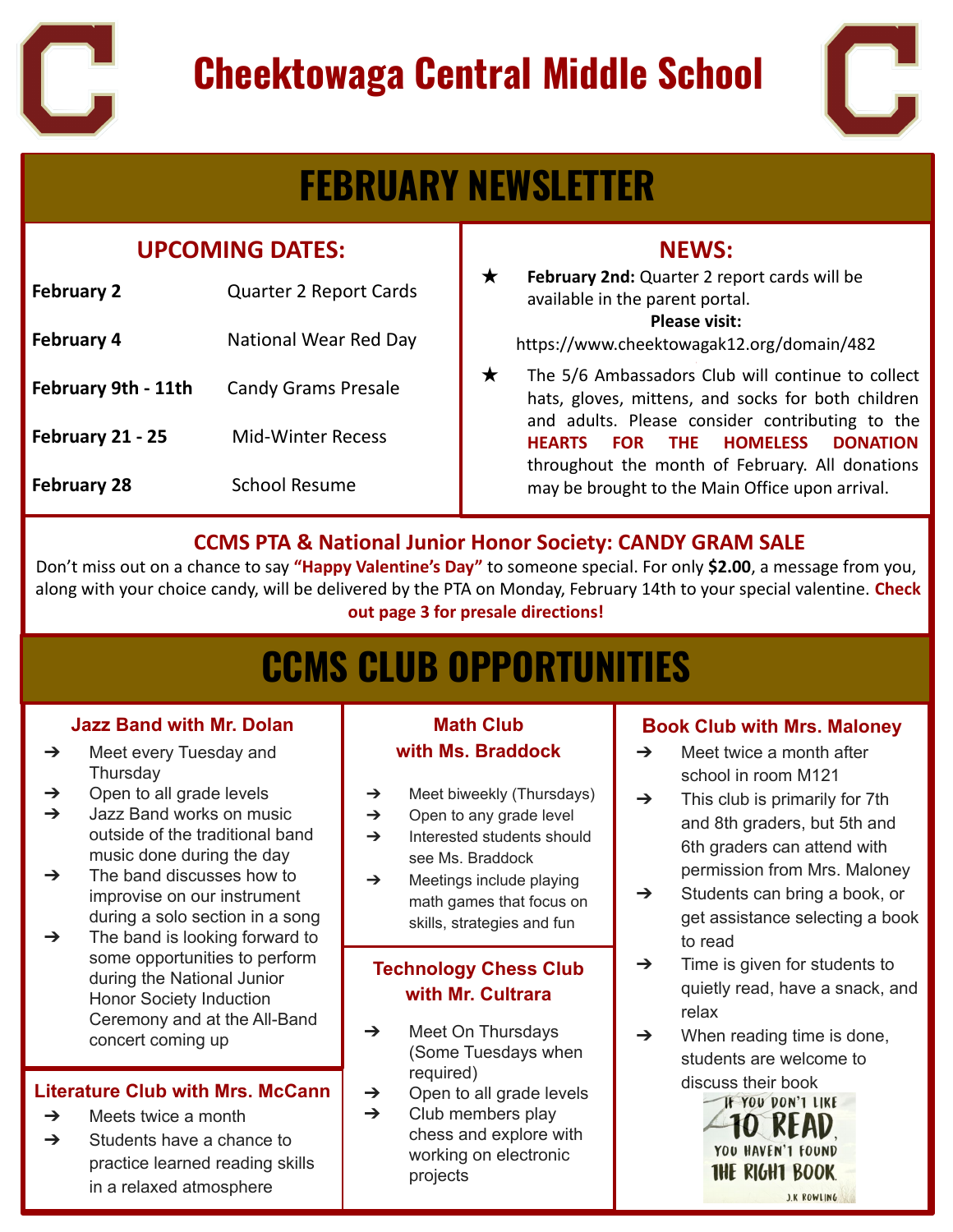# CCMS INFO & HIGHLIGHTS

### **CCMS PTA SENDS FEBRUARY LOVE**

PTA thanks the CCMS community for dropping off cans and bottles for the January fundraiser. If you would like to continue to donate your recyclables, please stop by any of the following locations and mention you would like them to go to CCMS PTA!

\*Fast Cash Redemption: 3820 Union Road

\*Cash for Cans Bottle and Can Retrieval Center: 1350 Harlem Road & 2377 Harlem Road

Looking for a way to make your child's day? Check out the attachment on how to order a candy gram for your child that will be delivered the week of February 14<sup>th</sup>!

**Coming Soon:** Niagara Chocolate Sale!

CCMS PTA encourages and welcomes your ideas and always appreciates volunteers. For any questions, contact PTA President Staci Sass: **[stacisass5@gmail.com.](mailto:stacisass5@gmail.com)** 

Check us out on Facebook: Cheektowaga Middle School PTA

PTA is now easier than ever to join!Our next general PTA meeting will be in March. Please consider becoming part of a great association in a great middle school by visiting the link, shown below.

**<https://ccmswarriors.memberhub.com/store>**

### *Better Together!*

#### **National Junior Honor Society Interest?**

 $\star$  Check out page 4 to learn more information about becoming a member!

#### **After School Help Interest?**

- $\star$  Grade 5 Math Remediation **Email:** [jlewis@ccsd-k12.net](mailto:jlewis@ccsd-k12.net)
- ★ Grade 5 ELA & Social Studies Remediation **Email:** [dmasse@ccsd-k12.net](mailto:dmasse@ccsd-k12.net) [dzimmerman@ccsd-k12.net](mailto:dzimmerman@ccsd-k12.net)
- $\star$  Grade 6 Math Remediation **Email:** [klambert@ccsd-k12.net](mailto:klambert@ccsd-k12.net) [lbraddock@ccsd-k12.net](mailto:lbraddock@ccsd-k12.net)
- Grade 7 & 8 Spanish Remediation **Email:** [bperrella@ccsd-k12.net](mailto:bperella@ccsd-k12.net)

#### **WAY 2 GO WARRIORS**

Warriors are nominated monthly for following the 5 B's in school and on the bus. We are so proud of the following Warriors and their proactive and positive behavior!

### **Grade 5**

Shahriar Shadh Joseph Moussa Sonny Martinez Angel Rivera Aubrey Kowalik Kamilla Flores Amir Othman Seven Molina

### **Grade 7**

McKenzie Young Marquis Brown Jafrin Faria Kaylin Peete Josh Easterday Alex Wright Chance Cornell Makeda Terrell

**The Warrior Way** *Behavior Expectations for Success*

- **1. Be on Time & ready**
- **2. Be Respectful**
- **3. Be Responsible**
- **4. Be Safe**
- **5. Be Kind**

### **Grade 6**

Jayden Szmalec Denise King Savannah Potozniak Sophie Banach

### **Grade 8**

Ethan Fisher Steven Talley Running Deer Lindenau Nyomi Bethe Avery Schwanz Eva Tran Olivia Threat James Caldwell Zaymeir Torres Nyomi Bethe Jamahni Demosthene Nicky Darstein

#### **Athletes**

Modified Wrestling Team Modified Basketball Team

#### **WAY 2 GO STAFF HONOREES:**

Mrs Clare: 7th Grade Special Education Teacher Mr Dolan: 5-8 Music / Band Teacher Mrs Erni: 6th Grade Teacher Aids Mrs Gandy: 5th Grade ELA Teacher Mrs McGill: 7th Grade Math Teacher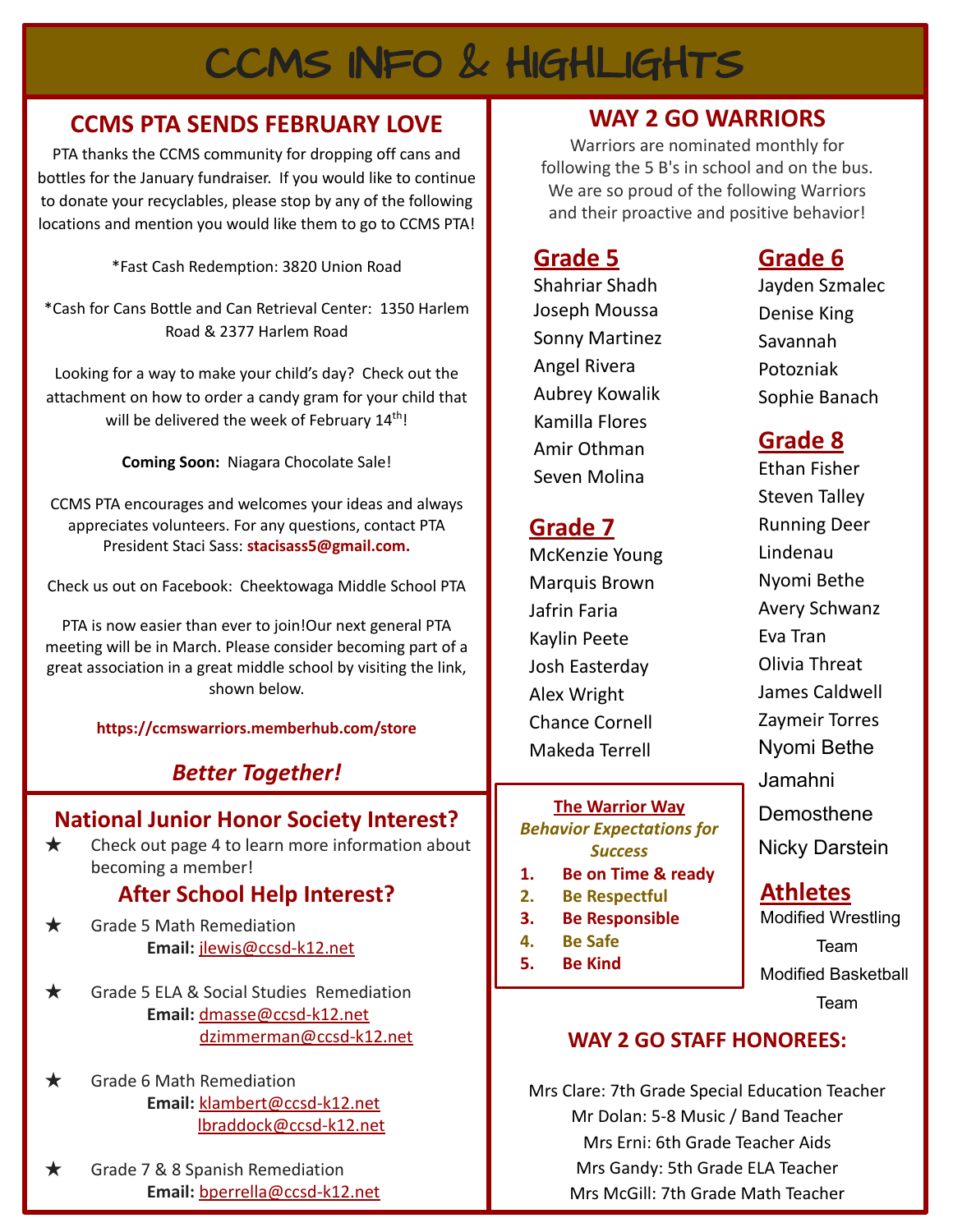# CANDY GRAM INFO

# Valentine's Day Candy Grams

Don't miss out on a chance to say "Happy Valentine's Day" to someone special. For only \$2.00, a message from you, along with your choice candy, will be delivered by the PTA on Monday, February 14<sup>th</sup> to your special valentine.

#### Three ways to participate:

1. Just complete the form(s) below (please include all required information), attach your cash, and return it to your homeroom teacher by 2-11-22.

2. Purchase your presale candy grams in lunch February 9<sup>th</sup>-11<sup>th</sup> in lunches. Thank you NJHS! 3. Parents can visit the link ccmswarriors.memberhub.com and purchase through our store by  $2 - 11 - 22$ .

Students: Send them to your friends, teachers, and favorite people at CCMS! Families: Send them to your kids, your kids' teachers, or your kids' friends!